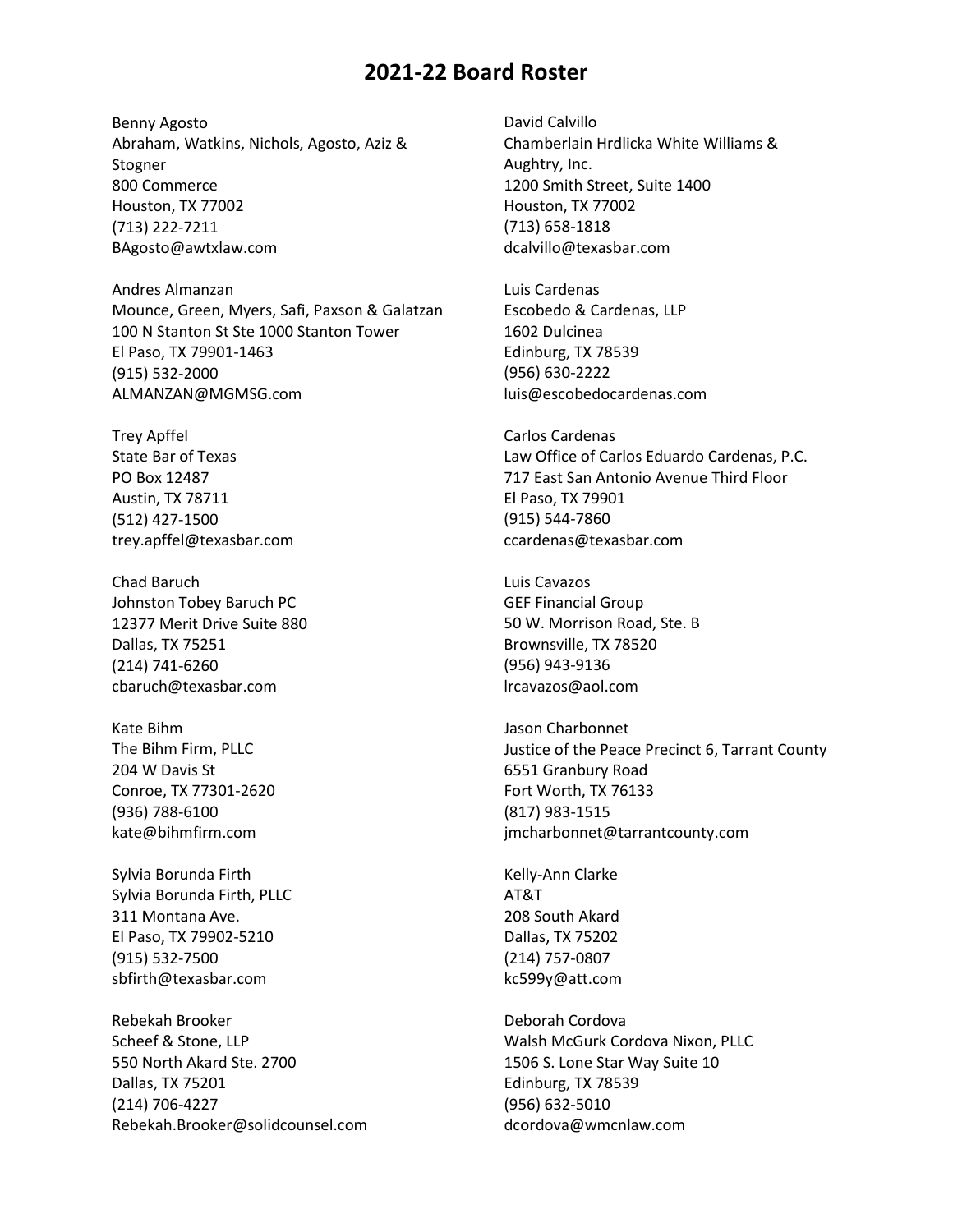Yolanda Cortes Mares Yolanda Cortés Mares 2106 Birdcreek Dr. Temple, TX 76502 (254) 771-1412 Yolanda.Cortes-Mares@Texasbar.com

Tom Crosley Crosley Law Firm, P.C. 3303 Oakwell Court Suite 200 San Antonio, TX 78218 (210) 529-3000 tom@crosleylaw.com

Christina Davis Sinclair Law Office, PC 400 S. Broadway Ave. Ste. 102 Tyler, TX 75702 (903) 533-1005 christina.davis@texasbar.com

Hon. Elisabeth Earle Travis County PO Box 1748 Austin, TX 78767 (512) 854-3794 elisabeth.earle@traviscountytx.gov

Ross Fischer Ross Fischer Law, PLLC 430 Old Fitzhugh No. 7 Dripping Springs, TX 78620 (512) 587-5995 Ross@RossFischer.Law

Steve Fischer Steve Fischer 525 Corto Way/West Yandell Sunset Heights El Paso, TX 79902-3817 (915) 801-5000 sfischerlaw@gmail.com

Lucy Forbes The Forbes Firm, PLLC 839 E. 27th Street Houston, TX 77009 (832) 620-3030 lforbes@texasbar.com

Laura Gibson Dentons US LLP 1221 McKinney Street Ste. 1900 Houston, TX 77010 (713) 658-4634 laura.gibson@dentons.com

Charlie Ginn McCraw Law Group 1504 First Ave. McKinney, TX 75069 (972) 854-7900 jcharlesginn@gmail.com

Bob Goss Law Office of Robert B. Goss, P.C. 5100 Westheimer Road, Suite 115 Houston, TX 77056 (713) 572-4838 bob@gosslaw.com

August Harris Moreland Properties 3404 Oakmont Blvd. Austin, TX 78703 (512) 320-8808 harris@cfs-texas.com

Britney Harrison GoransonBain Ausley, PLLC 8350 N. Central Expy. Ste. 1700 Dallas, TX 75206 (214) 373-7676 bharrison@gbafamilylaw.com

Maria Hernandez Ferrier 5526 King Richard San Antonio, TX 78229 mhferrier41@gmail.com

Sonya Hoskins Robinson & Hoskins LLP 400 S Zang Blvd., Ste 920 Bank Of America-Oak Cliff Tower Dallas, TX 75208 (214) 941-0717 sonya.h@robinsonandhoskins.com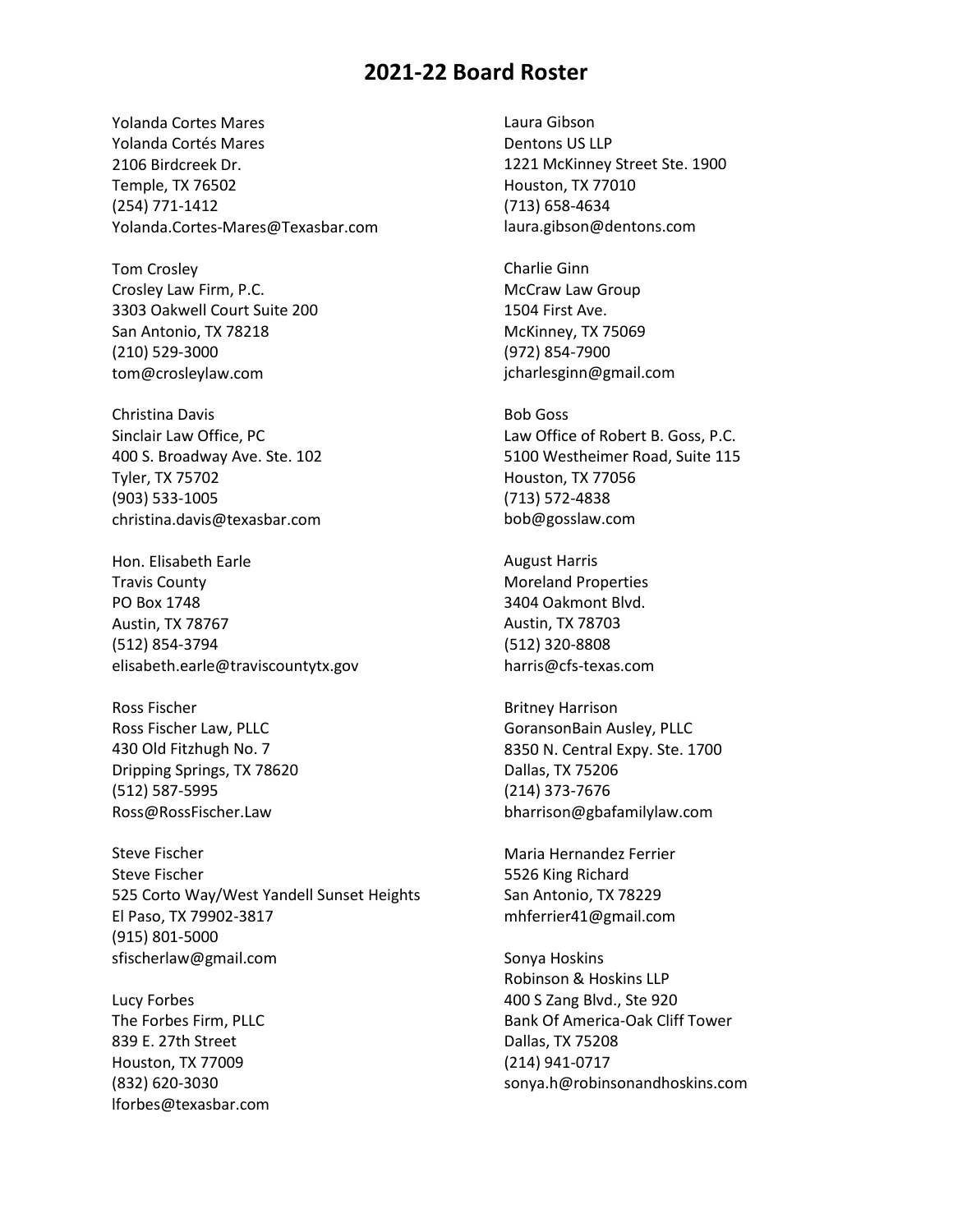Forrest Huddleston Ernst & Young, LLP forrest.huddleston@gmail.com

Michael Hurst Lynn Pinker Hurst & Schwegmann 2100 Ross Ave. Ste. 2700 Dallas, TX 75201 (214) 981-3838 mhurst@lynnllp.com

Rakhi Israni Excel Test Prep, Inc. 4160 Technology Dr. Fremont, CA 94538 rakhi@exceltest.com

Lori Kern Kern Law, PLLC 605 Houston Street Richmond, TX 77469 (281) 394-9900 lkern@kernfamilylaw.com

Bill Kroger Baker Botts L.L.P. 910 Louisiana Street Houston, TX 77002 (713) 226-1736 bill.kroger@bakerbotts.com

Justice Debra Lehrmann Supreme Court of Texas PO Box 12248 Austin, TX 78711 (512) 463-1320 debra.lehrmann@txcourts.gov

Dwight McDonald Texas Tech University School of Law 3311 18th Street Lubbock, TX 79409 (806) 834-0167 Dwight.mcdonald@ttu.edu

Larry McDougal Law Office of Larry P. McDougal 809 Houston St. Richmond, TX 77469 (281) 238-8500 larry@larrymcdougal.com

Carra Miller Welder Leshin LLP 800 N. Shoreline Blvd. Corpus Christi, TX 78401 (361) 561-8029 carra.miller@texasbar.com

Lydia Mount Mount Law, PLLC 10113 North Tenth Street Suite M McAllen, TX 78504 (956) 513-1340 lmount@texasbar.com

Kathryn Murphy Goranson Bain Ausley, PLLC 7160 N. Dallas Parkway Suite 650 Plano, TX 75024 (214) 473-9696 kmurphy@gbafamilylaw.com

Kimberly Naylor Naylor & Naylor, P.L.L.C. 2501 Parkview Drive Suite 404 Fort Worth, TX 76102 (817) 348-0007 kim@naylorfamlaw.com

Hon. David Newell Court of Criminal Appeals PO Box 12308 Austin, TX 78711 (512) 463-1570 david.newell@txcourts.gov

Jeanine Rispoli Rispoli Law Firm, PLLC PO Box 486 Waco, TX 76703 (254) 284-0114 jeanine@rispolilawfirm.com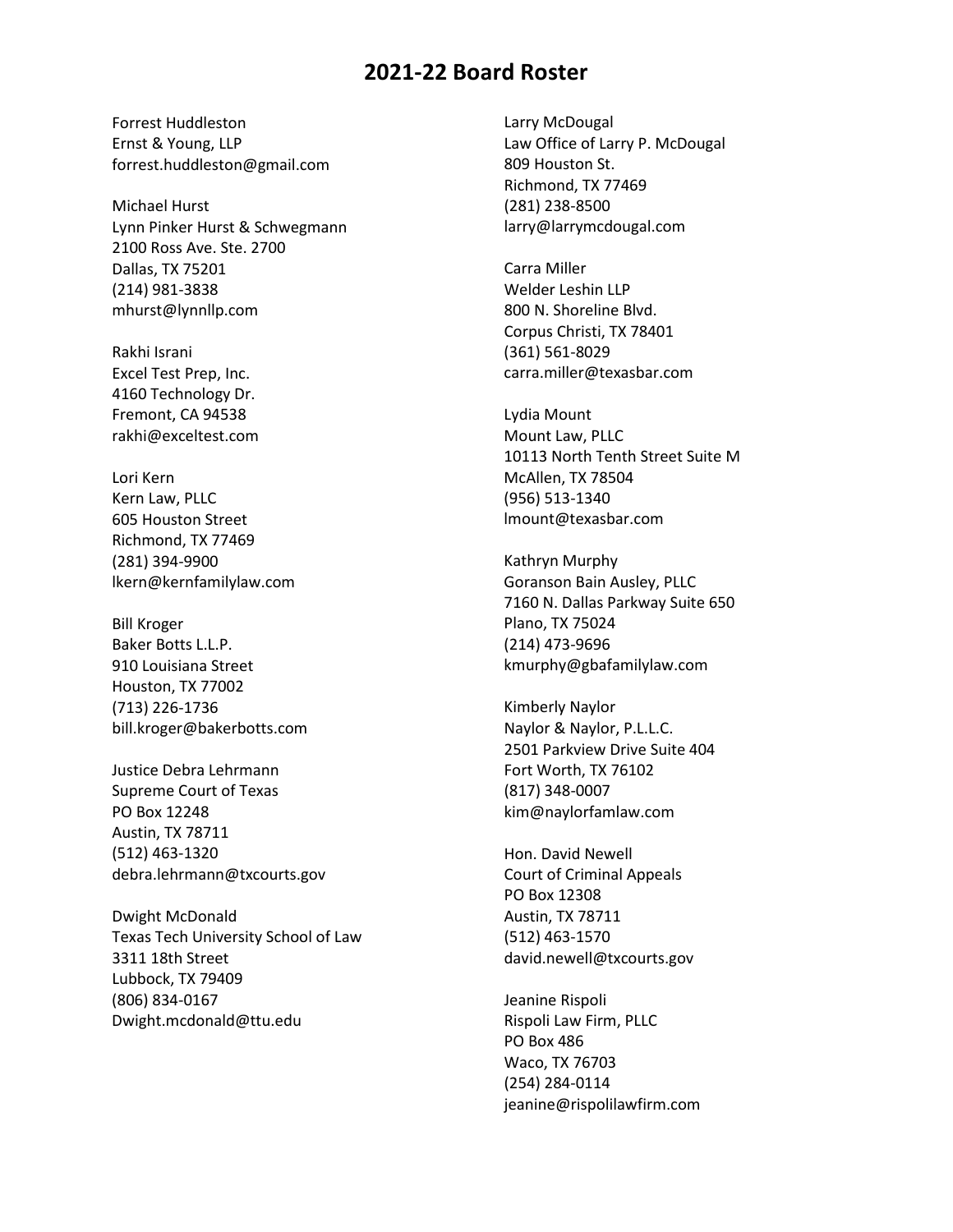Michael Ritter Fourth Court of Appeals of Texas 300 Dolorosa, Suite 3200 Cadena-Reeves Justice Center San Antonio, TX 78205 (210) 335-2635 michaeljamesritter@gmail.com

Adam Schramek Norton Rose Fulbright US LLP 98 San Jacinto Blvd. Ste. 1100 Austin, TX 78701 (512) 536-5232 adam.schramek@texasbar.com

Audie Sciumbato Sciumbato Law Office, P.C. P.O. Box 1655 Hereford, TX 79045 (806) 364-2626 Audie.sciumbato@sciumbato-law.com

Mary Scott LeBoeuf Law, PLLC 325 N. St. Paul Street Suite 3400 Dallas, TX 75201 (214) 624-9806 mscott@texasbar.com

David Sergi Sergi & Associates, PC 329 South Guadlupe St. San Marcos, TX 78666 (512) 392-5010 david@sergilaw.com

Jason Smith Law Offices of Jason Smith 600 8th Ave. Fort Worth, TX 76104 (817) 334-0880 jasons@letsgotocourt.com

Todd Smith Butler Snow LLP 1400 Lavaca Street, Suite 1000 Austin, TX 78701 (737) 802-1800 tsmith@texasbar.com

Michael Smith Scheef & Stone, LLP 113 East Austin Street Marshall, TX 75670 (903) 938-8900 msmith@texasbar.com

David Smith Smith & Lee, Lawyers, PC 702 N. Goliad Rockwall, TX 75087 (972) 77-2579 david@smithandlee.com

Diane St. Yves Law Office of Diane St. Yves, PLLC 5020 Montrose Blvd. Ste. 310 Houston, TX 77006 (281) 501-1558 diane@styveslaw.com

Nitin Sud Sud Law P.C. 6750 West Loop South, Suite 920 Bellaire, TX 77401 (832) 623-6420 nsud@sudemploymentlaw.com

Robert Tobey Johnston Tobey Baruch, P.C. 12377 Merit Drive Suite 880 Dallas, TX 75251 (214) 741-6260 robert@jtlaw.com

Andrew Tolchin Tolchin Law Firm, PLLC and 713 Mediator, LLC 3207 Mercer St. Houston, TX 77027 (713) 560-9696 andrew@713mediator.com

Hon. Michael Truncale United States District Court Eastern District of Texas 300 Willow Street, Room 221 Beaumont, TX 77701 (409) 654-6210 Michael\_Truncale@txed.uscourts.gov